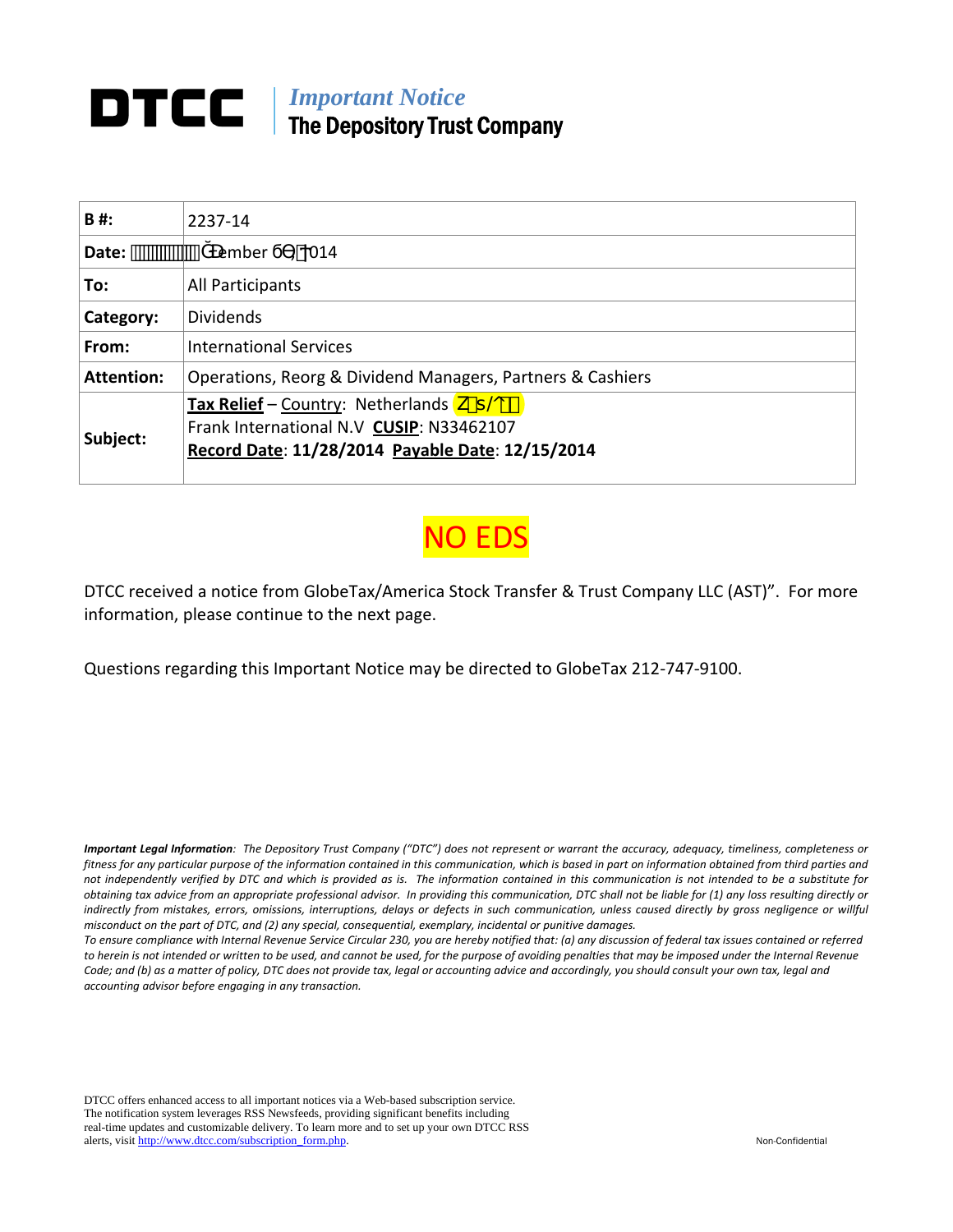

| N.V.<br>FRANK'S INTERNATIONAL<br>has declared an interim cash divi-                                                                                                                                                                              | <b>DIVIDEND EVENT DETAILS</b>                    |                                                               |  |
|--------------------------------------------------------------------------------------------------------------------------------------------------------------------------------------------------------------------------------------------------|--------------------------------------------------|---------------------------------------------------------------|--|
| dend, of \$0.15 per share, on com- COUNTRY OF<br>mon stock for 3rd Quarter 2014.                                                                                                                                                                 | <b>ISSUANCE</b>                                  | <b>NETHERLANDS</b>                                            |  |
| On December 15, 2014 all beneficial SSUE<br>holders will receive this dividend net SSUE<br>of the full Netherland statutory with-<br>holding tax of 15% with the possibility CUSIP<br>to reclaim as outlined in the below<br>Eligibility Matrix. |                                                  | <b>FRANK'S</b><br>INTERNATIONAL N.V.                          |  |
|                                                                                                                                                                                                                                                  |                                                  | N33462107                                                     |  |
|                                                                                                                                                                                                                                                  | <b>TRANSFER AGENT</b>                            | AMERICAN STOCK<br><b>TRANSFER &amp; TRUST</b><br>COMPANY, LLC |  |
|                                                                                                                                                                                                                                                  | <b>RECORD DATE</b>                               | <b>NOVEMBER 28, 2014</b>                                      |  |
|                                                                                                                                                                                                                                                  | <b>PAY DATE</b>                                  | <b>DECEMBER 15, 2014</b>                                      |  |
|                                                                                                                                                                                                                                                  | <b>GROSS DIVIDEND</b><br><b>RATE ON PAY DATE</b> | \$0.15                                                        |  |
|                                                                                                                                                                                                                                                  | STATUTORY WHT<br>RATE                            | 15%                                                           |  |

| <b>CHARGES &amp; DEADLINES</b> |                                        |                                 |                                           |                                                                                   |                                            |
|--------------------------------|----------------------------------------|---------------------------------|-------------------------------------------|-----------------------------------------------------------------------------------|--------------------------------------------|
| <b>FILING METHOD</b>           | <b>BATCH</b>                           | <b>PAYMENT</b><br><b>METHOD</b> | <b>TAX RELIEF</b><br><b>FEE</b>           | <b>MINIMUM TAX</b><br><b>RELIEF FEE PER</b><br><b>BENEFICIAL</b><br><b>HOLDER</b> | <b>FINAL SUBMISSION</b><br><b>DEADLINE</b> |
| <b>QUICK REFUND</b>            | PRIMARY LONG<br><b>FORM BATCH</b>      | <b>CHECK</b>                    | UP TO: \$0.006<br><b>PER SHARE</b>        | \$25                                                                              | <b>JANUARY 12, 2015</b>                    |
| <b>LONG FORM</b>               | POST-EDS<br>PROCESS;<br><b>ONGOING</b> | <b>CHECK</b>                    | <b>UP TO: \$0.006</b><br><b>PER SHARE</b> | \$25                                                                              | <b>OCTOBER 31, 2019</b>                    |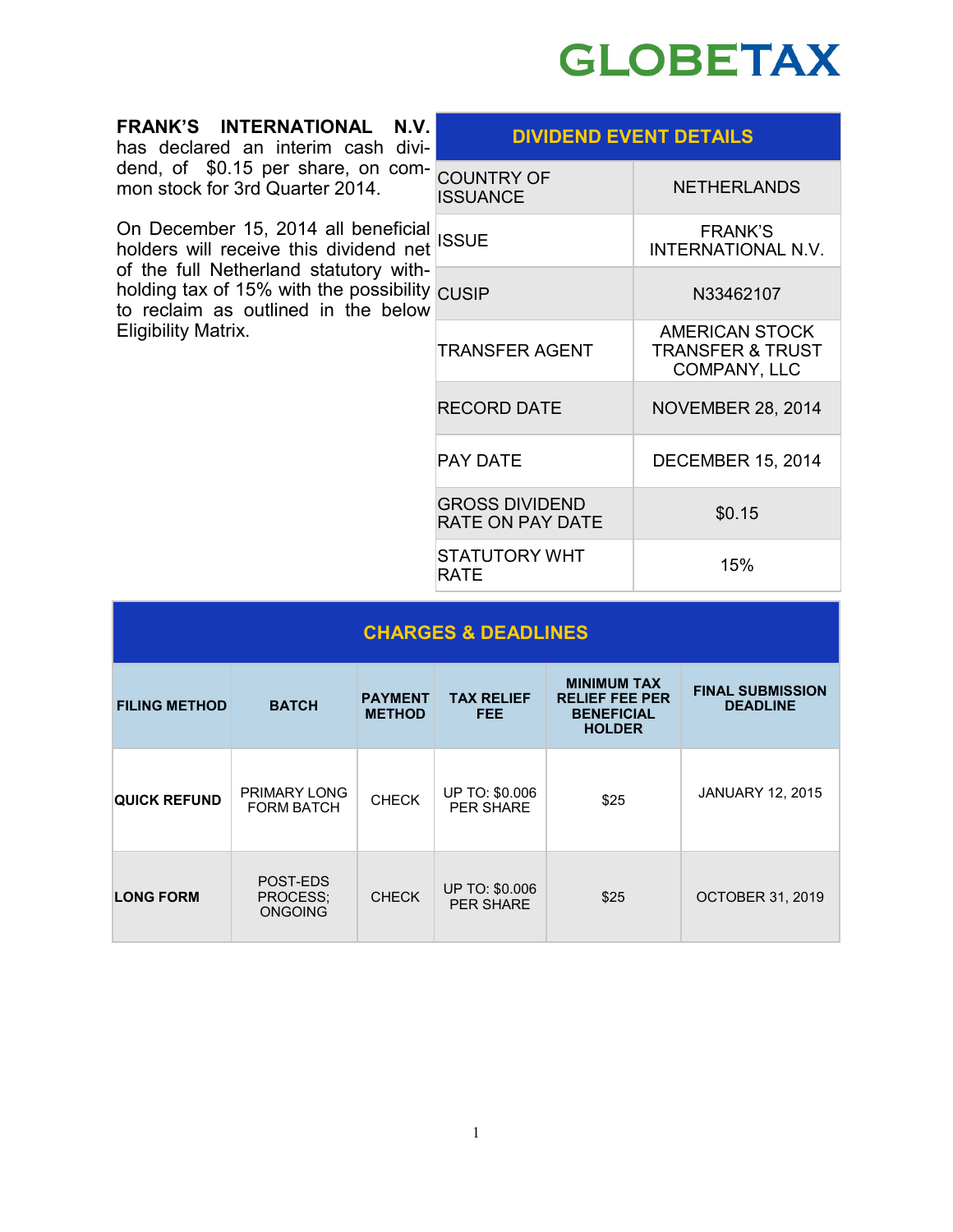| <b>ELIGIBILITY MATRIX</b>                                                               |                               |                                                                                                                                                                                                                                                                                                                    |                                                                                                                                                                                                                                                                                               |  |
|-----------------------------------------------------------------------------------------|-------------------------------|--------------------------------------------------------------------------------------------------------------------------------------------------------------------------------------------------------------------------------------------------------------------------------------------------------------------|-----------------------------------------------------------------------------------------------------------------------------------------------------------------------------------------------------------------------------------------------------------------------------------------------|--|
| <b>RATE DESCRIPTION</b>                                                                 | <b>RECLAIM</b><br><b>RATE</b> | <b>ELIGIBLE RESIDENTS</b>                                                                                                                                                                                                                                                                                          | <b>DOCUMENTATION REQUIRED</b>                                                                                                                                                                                                                                                                 |  |
| <b>UNFAVORABLE - 15%</b>                                                                | 0%                            | <b>Non-Treaty Countries</b>                                                                                                                                                                                                                                                                                        | <b>NONE</b>                                                                                                                                                                                                                                                                                   |  |
| <b>FAVORABLE - 10%</b><br><b>POST-PAY DATE</b><br><b>LONG FORM ONLY</b>                 | 5%                            | Azerbaijan, Bahrain, China,<br>Czech Republic, Hong Kong, India,<br>Indonesia, Kuwait, Oman, Portugal,<br>Qatar, Saudi Arabia, Slovak Republic, 2.<br>South Africa, Taiwan,<br>United Arab Emirates, Venezuela                                                                                                     | <b>ESP SUBMISSION OR</b><br>1.<br>COVER LETTER (EXHIBIT A)*<br>IB 92 UNIVERSEEL**<br>3.<br><b>ENTITLEMENTS SCREENSHOT</b>                                                                                                                                                                     |  |
| <b>FAVORABLE - 10%</b><br><b>POST-PAY DATE</b><br><b>LONG FORM ONLY</b>                 | 5%                            | Ghana, Japan, United Kingdom                                                                                                                                                                                                                                                                                       | <b>ESP SUBMISSION OR</b><br>$1_{-}$<br>COVER LETTER (EXHIBIT A)*<br>IB 93 UNIVERSEEL**<br>2.<br>3.<br><b>ENTITLEMENTS SCREENSHOT</b>                                                                                                                                                          |  |
| EXEMPT - 0%<br><b>POST PAY-DATE</b><br><b>QUICK REFUND AND</b><br><b>LONG FORM</b>      | 15%                           | US ARTICLE 36-CHARITIES under 1.<br>$501(a)$ , $501(c)(3)$ , $509(a)(1)$ , $509(a)$<br>$(2)$ , 509 $(a)(3)$ , 17 $-(b)$                                                                                                                                                                                            | <b>ESP SUBMISSION OR</b><br>COVER LETTER (EXHIBIT A)*<br>$2^{\circ}$<br><b>ENTITLEMENTS SCREENSHOT</b>                                                                                                                                                                                        |  |
| EXEMPT - 0%<br><b>POST-PAY DATE</b><br><b>QUICK REFUND AND</b><br><b>LONG FORM</b>      | 15%                           | US ARTICLE 35 - PENSIONS and<br>IRAs under 401(a), 401(k), 457(b),<br>403(b), 408, 408(a), 501(a)                                                                                                                                                                                                                  | <b>ESP SUBMISSION OR</b><br>1 <sup>1</sup><br>COVER LETTER (EXHIBIT A)*<br><b>ENTITLEMENTS SCREENSHOT</b><br>2 <sup>2</sup>                                                                                                                                                                   |  |
| EXEMPT - 0%<br>(FOREIGN TAX<br>EXEMPT)<br><b>POST-PAY DATE</b><br><b>LONG FORM ONLY</b> | 15%                           | Any entity domiciled in a state in<br>which it is not subject to tax on profits,<br>as long as that state has an Exchange<br>of Tax Information Agreement in place $\vert$ 1.<br>with the Netherlands, & that entity<br>would not be subject to profits tax in<br>the Netherlands if it were based there-3.<br>in. | <b>ESP SUBMISSION WITH</b><br>1.<br>APPROVED E-CODE**<br>2.<br><b>ENTITLEMENTS SCREENSHOT</b><br><b>OR</b><br><b>COVER LETTER (EXHIBIT A)</b><br>DIV 16 FORM<br>2.<br><b>STAND ALONE CERTIFICATE</b><br>OF RESIDENCY<br>ARTICLES OF ASSOCIATION<br>4.<br>5.<br><b>ENTITLEMENTS SCREENSHOT</b> |  |

#### **\*Beginning January 1, 2015 all DTC Participants are required to provide full beneficial holder address on all reclaim submissions:**

- Required: Beneficial Holder Street Address, Beneficial Holder City, State, Zip Code, and Beneficial Holder Country of Residence
- ESP manual entry form and excel upload template have been updated
- This information is required for all dividend events that fall within the statute of limitations

#### **\*\*ESP is now available for foreign entity types:**

- ESP will generate forms IB92/93 when necessary
- Foreign exempt entities can be submitted via ESP only with an approved electronic filing code ("ecode," see Description of Documentation for details)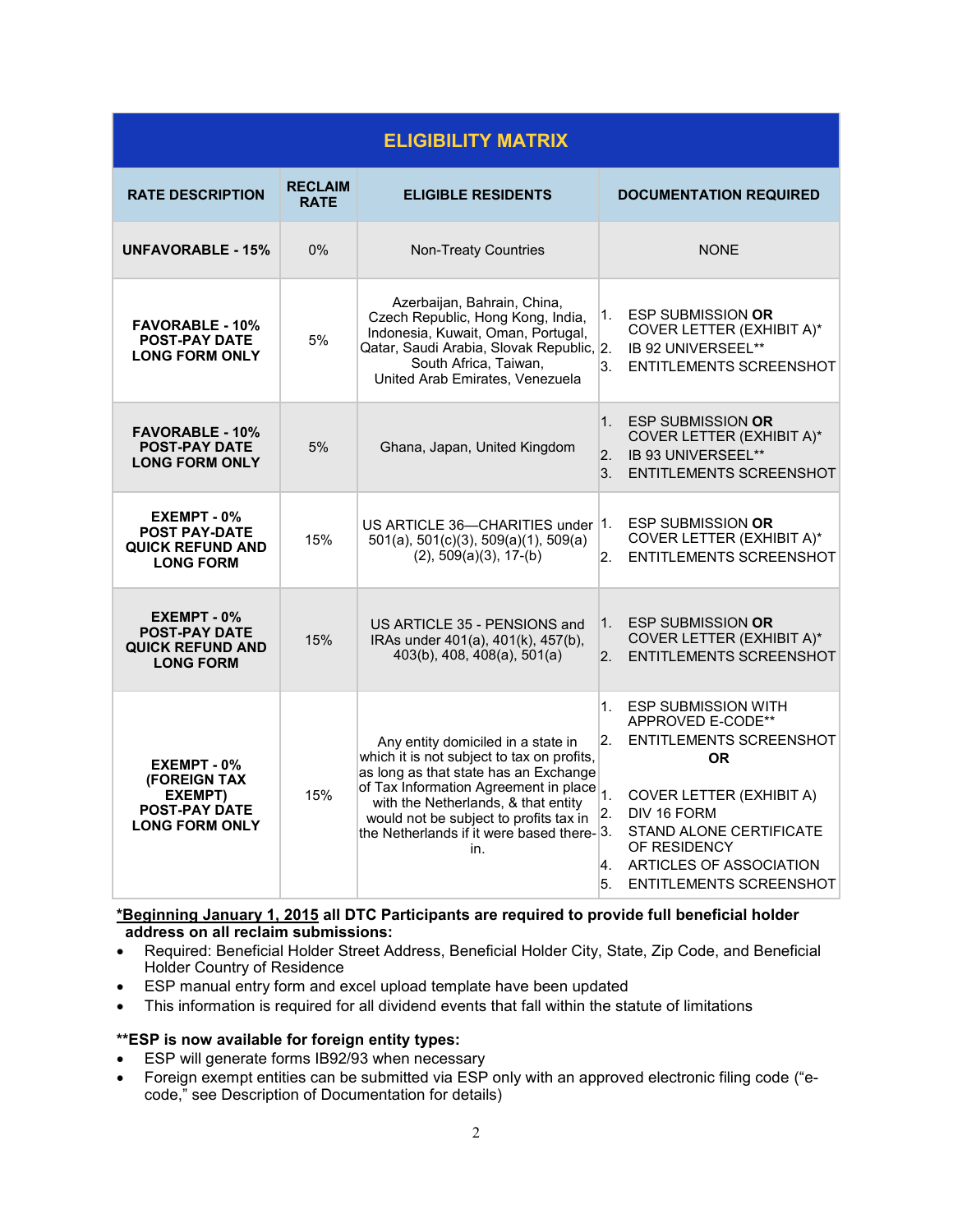| <b>DESCRIPTION OF VARIOUS DOCUMENTATION</b> |                                                                                                                                                                                                                                                                                                                       |                        |                                                                                                  |  |  |
|---------------------------------------------|-----------------------------------------------------------------------------------------------------------------------------------------------------------------------------------------------------------------------------------------------------------------------------------------------------------------------|------------------------|--------------------------------------------------------------------------------------------------|--|--|
| <b>DOCUMENT NAME</b>                        | <b>DESCRIPTION</b>                                                                                                                                                                                                                                                                                                    | <b>ORIGINAL / COPY</b> | <b>SIGNATURE</b><br><b>REQUIREMENT</b>                                                           |  |  |
| <b>ENTITLEMENTS</b><br><b>SCREENSHOT</b>    | SCREENSHOT OF DTC PARTICIPANT'S<br>TOTAL ADRS HELD ON RECORD DATE.<br>MUST INCLUDE RECORD DATE, RECORD<br>DATE POSITION, SECURITY NAME, AND<br>PARTICIPANT NUMBER.                                                                                                                                                    | <b>EMAIL</b>           | PROVIDED BY<br><b>DTC PARTICIPANT</b>                                                            |  |  |
| <b>IB 92 UNIVERSEEL</b>                     | DUTCH TAX FORM REQUIRED FOR ANY<br>BENEFICIAL HOLDER, DOMICILED IN<br>NON-REMITTANCE-BASED JURISDIC-<br>TIONS, ATTEMPTING TO RECLAIM THE<br>5% ENTITLEMENT; THIS FORM MUST BE<br>CERTIFIED BY THE BENEFICIAL HOLDER'S<br><b>LOCAL TAX OFFICE.</b>                                                                     | <b>ORIGINAL</b>        | <b>BENEFICIAL HOLDER</b><br><b>&amp; MUST BEAR THE</b><br>STAMP OF LOCAL TAX<br><b>AUTHORITY</b> |  |  |
| <b>IB 93 UNIVERSEEL</b>                     | DUTCH TAX FORM REQUIRED FOR ANY<br>BENEFICIAL HOLDER, DOMICILED IN<br><b>REMITTANCE-BASED JURISDICTIONS,</b><br>ATTEMPTING TO RECLAIM THE<br>5% ENTITLEMENT; THIS FORM MUST BE<br>CERTIFIED BY THE BENEFICIAL HOLDER'S<br>LOCAL TAX OFFICE.                                                                           | <b>ORIGINAL</b>        | <b>BENEFICIAL HOLDER</b><br><b>&amp; MUST BEAR THE</b><br>STAMP OF LOCAL TAX<br><b>AUTHORITY</b> |  |  |
| <b>DIV 16</b>                               | THIS FORM IS USED TO APPLY FOR A RE-<br>FUND FOR FOREIGN BODIES NOT SUB-<br>JECT TO ANY TAX ON PROFITS.<br>(SEE ELIGIBILITY MATRIX)                                                                                                                                                                                   | <b>ORIGINAL</b>        | DTC PARTICIPANT OR<br><b>BENEFICIAL HOLDER</b>                                                   |  |  |
| <b>ARTICLES OF</b><br><b>ASSOCIATION</b>    | A DOCUMENT SPECIFYING THE REGULA-<br>TIONS FOR THE OPERATIONS OF A LEGAL<br>ENTITY. THE ARTICLES OF ASSOCIATION<br>DEFINE THE ENTITY'S PURPOSE, ORGANI-COPY ACCEPTED<br>ZATIONAL STRUCTURE, AND HOW FINAN-<br>CIAL RECORDS ARE MAINTAINED.                                                                            |                        | PROVIDED BY<br><b>BENEFICIAL HOLDER</b>                                                          |  |  |
| <b>COVER LETTER</b><br>(EXHIBIT A)          | A LISTING OF THE BENEFICIAL HOLDERS<br>DETAILS, TAXPAYER ID NUMBERS, NUM-<br>BER OF SHARES, AND ENTITY TYPE<br>(CHARITY OR PENSION).<br>THE COVER LETTER IS PROVIDED TO<br><b>GLOBETAX BY THE PARTICIPANT, EITHER</b><br>THROUGH ESP SUBMISSION OR<br>THROUGH TRADITIONAL HARD COPY RE-<br><b>CLAIM COVER LETTER.</b> | ORIGINAL               | DTC PARTICIPANT                                                                                  |  |  |
| <b>APPROVED E-CODE</b>                      | SEVEN (7) DIGIT<br>ELECTRONIC FILING CODE RECEIVED<br>FROM THE DUTCH TAX AUTHORITIES-<br>PROOF SHOWING APPROVAL FROM DTA<br>MUST BE SUBMITTED.                                                                                                                                                                        | COPY ACCEPTED          | DTC PARTICIPANT OR<br><b>BENEFICIAL HOLDER</b>                                                   |  |  |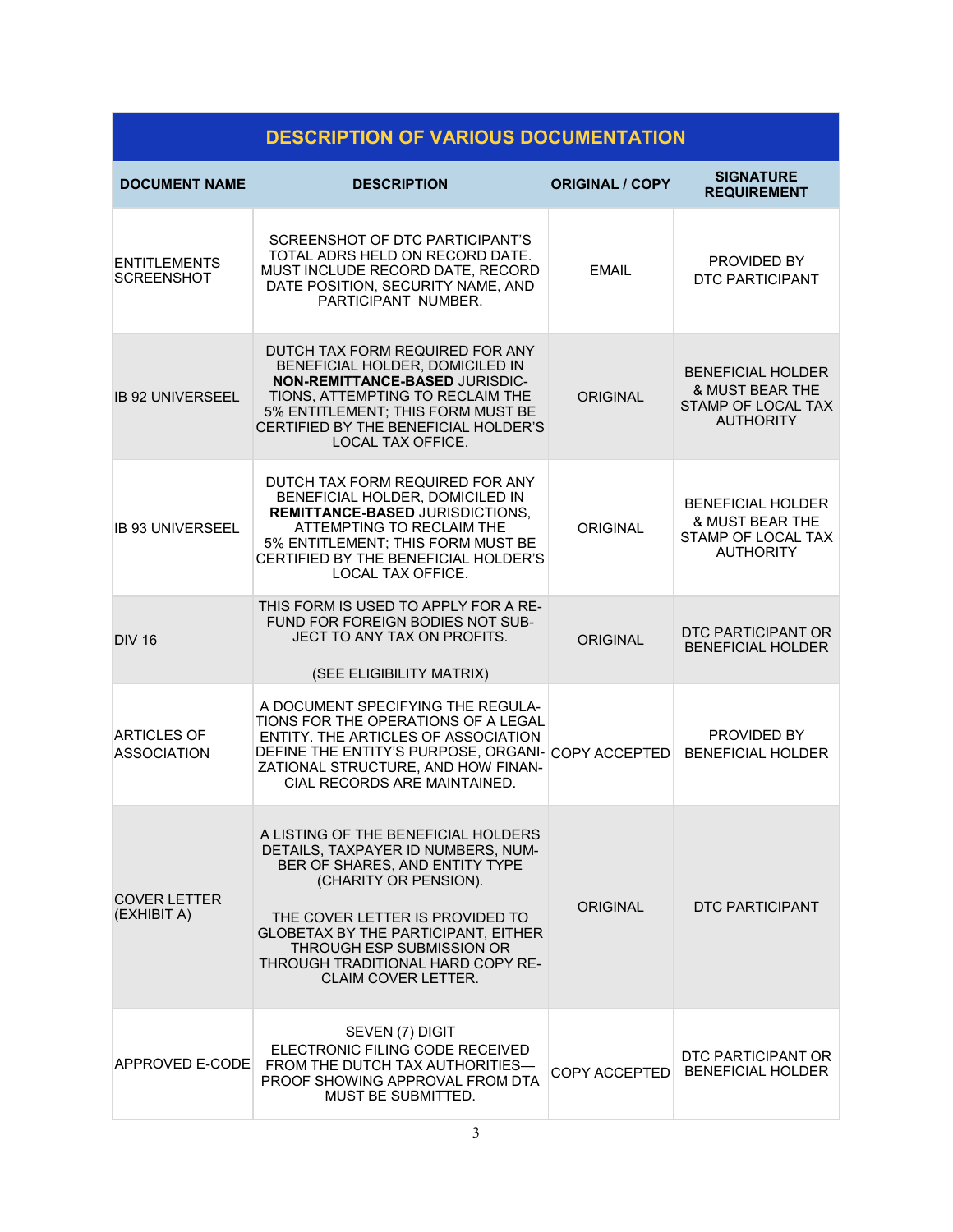| <b>CONTACT DETAILS</b>     |                                   |  |  |
|----------------------------|-----------------------------------|--|--|
| <b>PRIMARY CONTACT</b>     | LAURA GALLO                       |  |  |
| <b>INTERNATIONAL PHONE</b> | 1-212-747-9100                    |  |  |
| INTERNATIONAL FAX          | 1-212-747-0029                    |  |  |
| <b>EMAIL ADDRESS</b>       | DUTCHESP@GLOBETAX.COM             |  |  |
| <b>COMPANY</b>             | <b>GLOBETAX</b>                   |  |  |
| STREET ADDRESS             | 90 BROAD STREET 16TH FLOOR        |  |  |
| CITY/STATE/ZIP             | NEW YORK, NY 10004                |  |  |
| <b>ADDITIONAL CONTACTS</b> | STEPHANIE URUGUTIA & KASEY HARBES |  |  |

## **ESP** Electronic Submission Portal

powered by **GLOBETAX** 

**Claims may be submitted through ESP powered by GlobeTax, a paperless withholding tax reclaim process, for Exempt Organizations (qualified under Article 36 of the Tax Convention) and Exempt Pension Trusts (qualified under Article 35 of the Tax Convention) to participants holding shares.** 

**These claims should be submitted through the following web site. (Requires a one-time registration) https://esp.globetax.com**

**Please contact Laura Gallo at 1-212-747-9100 or via email at DUTCHESP@GLOBETAX.COM if you have any questions about this process.**

| <b>FREQUENTLY ASKED QUESTIONS (FAQs)</b>                                                                                   |                                                                                                                                                                                                                                                                                     |  |  |
|----------------------------------------------------------------------------------------------------------------------------|-------------------------------------------------------------------------------------------------------------------------------------------------------------------------------------------------------------------------------------------------------------------------------------|--|--|
| <b>GENERAL QUESTIONS</b>                                                                                                   |                                                                                                                                                                                                                                                                                     |  |  |
| <b>QUESTION</b>                                                                                                            | <b>ANSWER</b>                                                                                                                                                                                                                                                                       |  |  |
| WILL I RECEIVE A DECLARATION IN LIEU OF DIVI-<br>DEND NOTE ("DLD" or "CERT") FOR MY ARTICLE 35<br>OR ARTICLE 36 POSITIONS? | <b>NO. ALL DECLARATION IN LIEU OF DIVIDEND NOTES</b><br>WILL BE MAINTAINED BY THE TRANSFER AGENT, TO<br>BE RELEASED ONLY UPON WRITTEN REQUEST BY<br>THE PARTICIPANT.                                                                                                                |  |  |
| AM I REQUIRED TO FILE THROUGH ESP?                                                                                         | <b>NO.</b> YOU MAY SUBMIT A TRADITIONAL CLAIM<br>THROUGH THE MAIL IF YOU CANNOT SUBMIT CLIENT<br>DATA THROUGH ESP. WE STRONGLY SUGGEST LOG-<br>GING IN TO ESP TO DOWNLOAD THE TEMPLATE PRO-<br>VIDED WHEN PREPARING YOUR CLAIM, REGARD-<br>LESS OF YOUR ULTIMATE SUBMISSION METHOD. |  |  |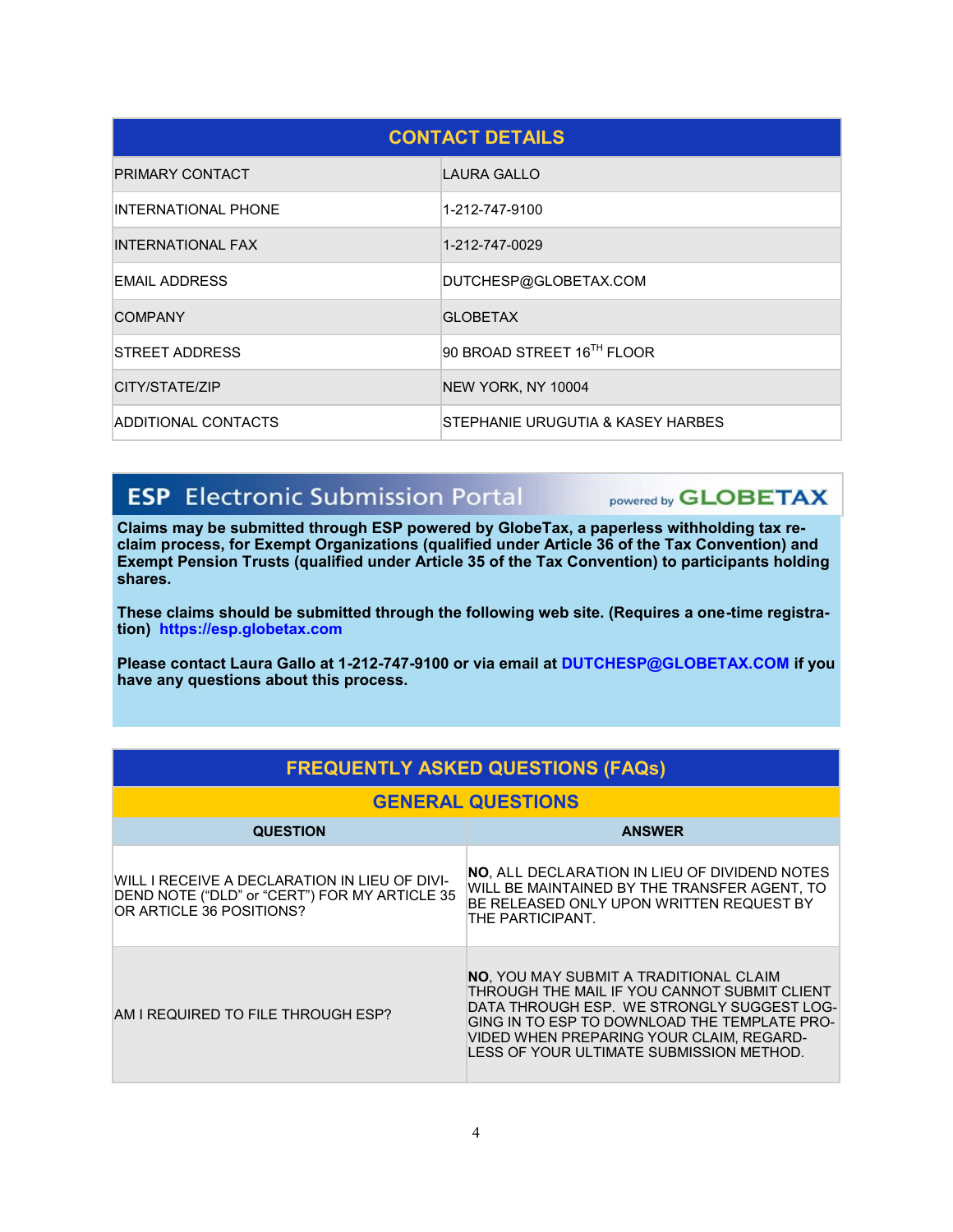| <b>FREQUENTLY ASKED QUESTIONS (FAQs)</b>                                                                                                                                                                                                 |                                                                                                                                                                                                                                                                                                                                                     |  |  |
|------------------------------------------------------------------------------------------------------------------------------------------------------------------------------------------------------------------------------------------|-----------------------------------------------------------------------------------------------------------------------------------------------------------------------------------------------------------------------------------------------------------------------------------------------------------------------------------------------------|--|--|
| <b>GENERAL QUESTIONS-CONTINUED</b>                                                                                                                                                                                                       |                                                                                                                                                                                                                                                                                                                                                     |  |  |
| <b>QUESTION</b>                                                                                                                                                                                                                          | <b>ANSWER</b>                                                                                                                                                                                                                                                                                                                                       |  |  |
| IS THERE ANY CASE IN WHICH A U.S. RESIDENT<br>401(a), 401(K), 457(b), 403(b), IRA, ROTH IRA, EM-<br>PLOYEE PENSION PLANS OR SIMPLE RETIREMENT<br><b>ACCOUNT WOULD NOT QUALIFY FOR TREATY</b><br>BENEFITS UNDER ARTICLE 35 OF THE TREATY? | THESE ACCOUNT TYPES WILL NOT BE CONSIDERED<br>ELIGIBLE FOR TREATY BENEFITS UNDER ARTICLE 35<br>OF THE TREATY IN ANY TAXABLE YEAR IF LESS THAN<br>70% OF THE TOTAL AMOUNT OF WITHDRAWALS<br>FROM SUCH U.S. TRUST DURING THAT YEAR IS USED<br>TO PROVIDE PENSION, RETIREMENT OR OTHER EM-<br>PLOYEE BENEFITS AS MEANT IN ARTICLE 35 OF THE<br>TREATY. |  |  |
| WILL GLOBETAX ACCEPT CLAIMS FILED DIRECTLY<br>TO THEM BY BENEFICIAL HOLDERS?                                                                                                                                                             | GLOBETAX ONLY ACCEPTS CLAIMS FILED BY THE<br>DTC PARTICIPANT WHO HELD THE SECURITIES<br>THROUGH DTC AND ONLY TO THE EXTENT THAT DTC<br>HAS REPORTED THESE HOLDINGS TO US AS VALID.                                                                                                                                                                  |  |  |
| HOW CAN I OBTAIN AN APPROVED ELECTRONIC<br><b>FILING CODE?</b>                                                                                                                                                                           | TO OBTAIN AN APPROVED E-CODE FOR A FOREIGN<br>EXEMPT BENEFICIAL HOLDER HARD COPY DOCU-<br>MENTATION (TYPICALLY DIV 16 APPLICATION FORM)<br>MUST BE SENT TO THE DTA. THE DOCUMENTATION<br>IS REVIEWED AND THE BENEFICIAL HOLDER IS<br>JUDGED BY THE DTA. IF APPROVED, THE DTA WILL<br>ISSUE AN E-CODE.                                               |  |  |
| IF I HAVE AN ELECTRONIC FILING CODE, IS THE<br>BENEFICIAL HOLDER IS APPROVED?                                                                                                                                                            | NO, THE DTA ISSUES E-CODES TO ALL BENEFICIAL<br>HOLDERS THAT THEY JUDGE. IF YOU WOULD LIKE TO<br>KNOW IF AN E-CODE IS APPROVED PLEASE CON-<br>TACT GLOBETAX WITH THE BENEFICIAL HOLDER<br>NAME AND ADDRESS.                                                                                                                                         |  |  |
|                                                                                                                                                                                                                                          | <b>QUICK REFUND QUESTIONS</b>                                                                                                                                                                                                                                                                                                                       |  |  |
| <b>QUESTION</b>                                                                                                                                                                                                                          | <b>ANSWER</b>                                                                                                                                                                                                                                                                                                                                       |  |  |
| DO I NEED TO PHYSICALLY SEND ANY DOCUMENTS<br>TO GLOBETAX IN ORDER TO PARTICIPATE IN THE<br>QUICK REFUND PROCESS?                                                                                                                        | NO, YOU MAY PROVIDE THE BENEFICIAL HOLDER<br>BRFAKDOWN VIA FSP.                                                                                                                                                                                                                                                                                     |  |  |
| WILL I BE PAID THROUGH DTC FOR CLAIMS SUB-<br>MITTED THROUGH THE QUICK REFUND PROCESS?                                                                                                                                                   | NO.                                                                                                                                                                                                                                                                                                                                                 |  |  |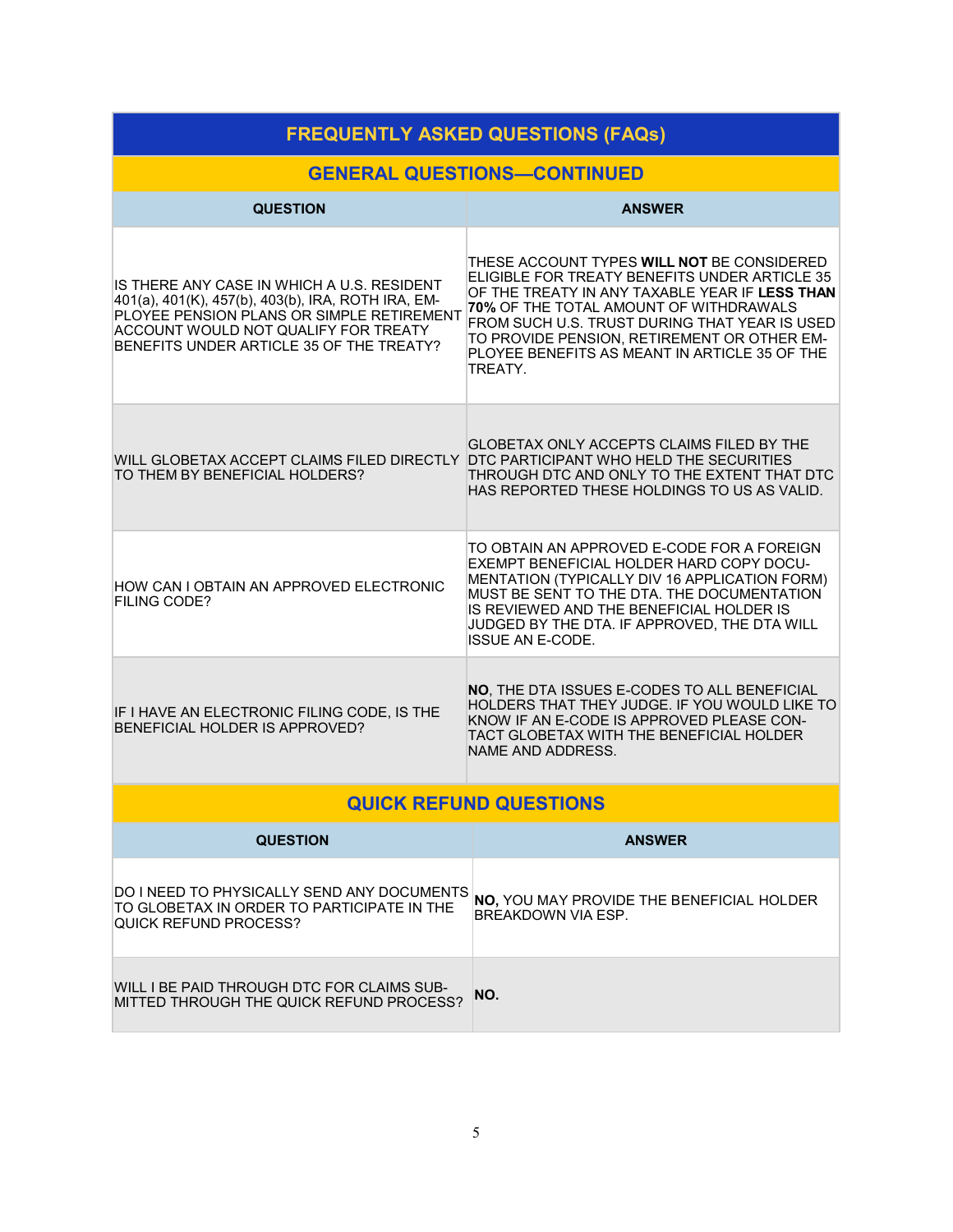| <b>FREQUENTLY ASKED QUESTIONS (FAQs)</b>                                                                                                 |                                                                                                                                                                                                                                                                                                                                                                                                                                                                                                                                                                                                          |  |  |
|------------------------------------------------------------------------------------------------------------------------------------------|----------------------------------------------------------------------------------------------------------------------------------------------------------------------------------------------------------------------------------------------------------------------------------------------------------------------------------------------------------------------------------------------------------------------------------------------------------------------------------------------------------------------------------------------------------------------------------------------------------|--|--|
| <b>QUICK REFUND QUESTIONS</b>                                                                                                            |                                                                                                                                                                                                                                                                                                                                                                                                                                                                                                                                                                                                          |  |  |
| <b>QUESTION</b>                                                                                                                          | <b>ANSWER</b>                                                                                                                                                                                                                                                                                                                                                                                                                                                                                                                                                                                            |  |  |
| ONCE I SUBMIT A QUICK REFUND CLAIM VIA ESP,<br>HOW LONG WILL IT TAKE TO BE PAID?                                                         | WE ESTIMATE PAYMENT WITHIN APPROXIMATELY 8<br><b>TO 10 WEEKS OF PAY DATE.</b>                                                                                                                                                                                                                                                                                                                                                                                                                                                                                                                            |  |  |
| DOES THE QUICK REFUND PROCESS HAVE A<br>MINIMUM POSITION PER BENEFICIAL HOLDER RE-<br>QUIREMENT?                                         | ANY CLAIM FOR BENEFICIAL HOLDER HOLDING LESS<br>THAN 5,000 DRS WILL BE AUTOMATICALLY HELD AND<br>SUBSEQUENTLY FILED VIA THE TRADITIONAL LONG<br><b>FORM PROCESS.</b>                                                                                                                                                                                                                                                                                                                                                                                                                                     |  |  |
| IS THE QUICK REFUND PROCESS FREE OF<br>CHARGE?                                                                                           | <b>NO.</b> THIS TAX RECLAIM ASSISTANCE SERVICE IS<br>WHOLLY VOLUNTARY AND DISCRETIONARY AND<br>OUTSIDE THE TERMS AND CONDITIONS OF ANY AP-<br>PLICABLE DEPOSIT AGREEMENT. QUICK REFUND<br>APPLICATIONS RECEIVED POST DEADLINE WILL BE<br>REJECTED. FEES WILL BE CHARGED FOR THIS AS-<br>SISTANCE SERVICE OF UP TO \$0.006 PER ADR FOR<br>QUICK REFUND WITH A MINIMUM OF \$25.00, AND ANY<br>OTHER CHARGES, FEES OR EXPENSES PAYABLE BY<br>OR DUE TO GLOBETAX OR ITS AGENTS, INCLUDING<br>THE CUSTODIAN OR TO TAX AUTHORITIES OR REGU-<br>LATORS. FEES PAID TO GLOBETAX MAY BE SHARED<br>WITH ITS AGENTS. |  |  |
| IS THE QUICK REFUND PROCESS FOR TAX RELIEF YES, THIS IS A DISCRETIONARY, OPTIONAL SER-<br>OFFERED BY GLOBETAX AN OPTIONAL PROCESS? VICE. |                                                                                                                                                                                                                                                                                                                                                                                                                                                                                                                                                                                                          |  |  |
|                                                                                                                                          | <b>LONG FORM QUESTIONS</b>                                                                                                                                                                                                                                                                                                                                                                                                                                                                                                                                                                               |  |  |
| <b>QUESTION</b>                                                                                                                          | <b>ANSWER</b>                                                                                                                                                                                                                                                                                                                                                                                                                                                                                                                                                                                            |  |  |
| HOW LONG DOES IT TAKE FOR PAYMENT ON LONG<br><b>FORM CLAIMS?</b>                                                                         | APPROXIMATELY 4-6 MONTHS.                                                                                                                                                                                                                                                                                                                                                                                                                                                                                                                                                                                |  |  |
| DOES THE LONG FORM PROCESS HAVE A MINIMUM NO, ALL CLAIMS WILL BE PROCESSED THOUGH<br>POSITION REQUIREMENT PER BENEFICIAL HOLD-<br>ER?    | THERE IS A MINIMUM FEE OF \$25 PER BENEFICIAL<br>HOLDER.                                                                                                                                                                                                                                                                                                                                                                                                                                                                                                                                                 |  |  |
| WHAT WILL THE FEE BE IF A BENEFICIAL HOLDER'S ON AN EXCEPTIONAL BASIS IN FAVOR OF A SPLIT<br>CLAIM IS FOR LESS THAN \$50?                | GLOBETAX IS WILLING TO WAIVE THE \$25 MINIMUM<br>OF THE RECLAIMED FUNDS OF 50/50 FOR ANY BEN-<br>EFICIAL HOLDER RECLAIMING LESS THAN \$50.                                                                                                                                                                                                                                                                                                                                                                                                                                                               |  |  |
| WILL I BE PAID THROUGH DTC FOR CLAIMS SUB-<br>MITTED THROUGH THE LONG FORM PROCESS?                                                      | NO, YOU WILL BE PAID BY CHECK.                                                                                                                                                                                                                                                                                                                                                                                                                                                                                                                                                                           |  |  |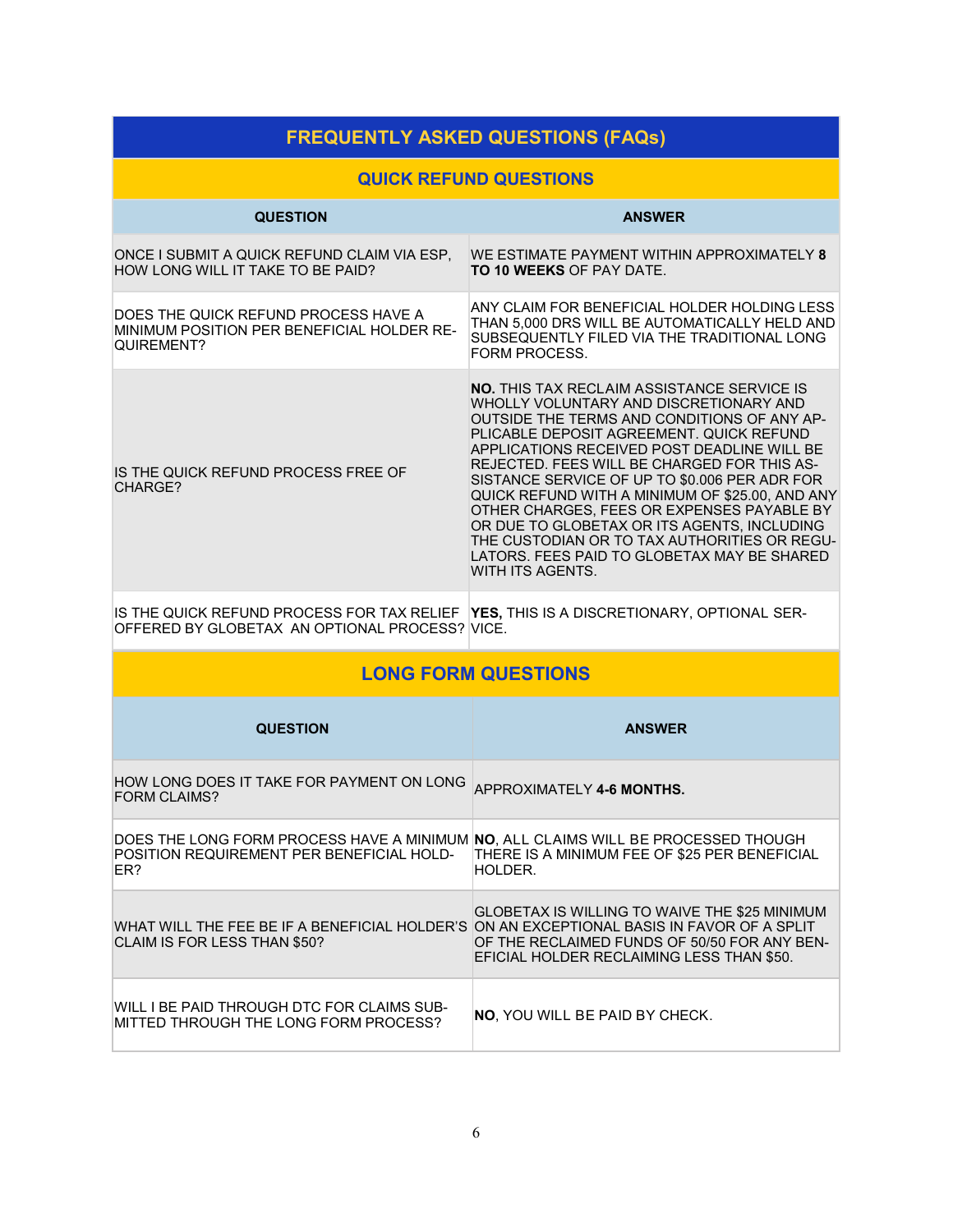### **DISCLAIMER**

#### *Warning and Disclaimer:*

The Participant will be fully liable for any and all withholding taxes, claims, penalties and / or interest, including without limitation, any foreign exchange fluctuations associated with such funds. Neither the Issuer nor any of its agents or affiliates shall be liable for the failure to secure any refund. In consideration of the assistance of GlobeTax and the Issuer in processing such claims, the Participant expressly agrees that neither GlobeTax nor the Issuer nor any of their agents or affiliates shall have any liability for, and shall indemnify, defend and hold the Issuer and its respective agents and affiliates harmless from and against, any and all loss, liability, damage, judgment, settlement, fine, penalty, demand, claim, cost or expense (including without limitation fees and expenses of defending itself or enforcing this agreement) arising out of or in connection herewith. The Participant further agree that their obligations hereunder shall be free from all defenses.

**All tax information contained in this Important Notice is based on a good faith compilation of information obtained from multiple sources. The information is subject to change. Actual deadlines frequently vary from the statutory deadlines because of local market conditions and advanced deadlines set by local agents. To mitigate risk it is strongly advised that DTC Participants file their claims as soon as possible as GlobeTax and/or their agents will not be liable for claims filed less than six months before the specified deadline. In the event that local market rules, whether implemented by a local agent or a Tax Authority, conflict with the information provided in the important notice, either prior to or after publication, the local market rules will prevail.**